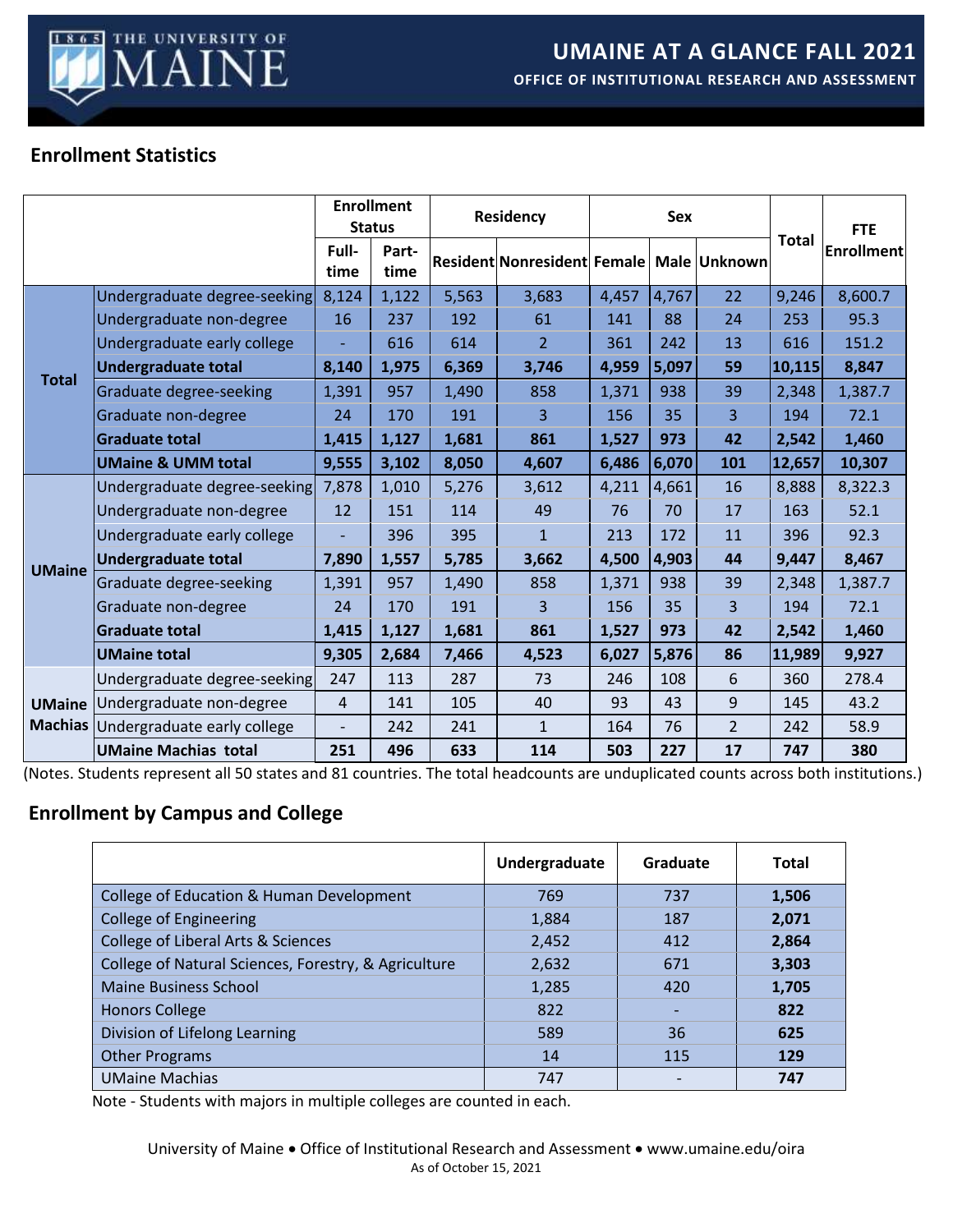# **Enrollment by Race/Ethnicity**

| <b>Race/Ethnicity</b> |                                          |                | <b>Degree Seeking</b> |                | <b>Degree and Non-Degree</b><br><b>Students</b> |                |                |
|-----------------------|------------------------------------------|----------------|-----------------------|----------------|-------------------------------------------------|----------------|----------------|
|                       |                                          |                |                       | Total          | <b>Full-time</b>                                | Part-time      | Total          |
|                       | American Indian/Alaskan Native           | 69             | 27                    | 96             | 72                                              | 43             | 115            |
|                       | Asian                                    | 284            | 73                    | 357            | 285                                             | 88             | 373            |
|                       | <b>Black/African American</b>            | 233            | 47                    | 280            | 235                                             | 62             | 297            |
|                       | Hispanic/Latino                          | 445            | 96                    | 541            | 445                                             | 121            | 566            |
| <b>Total</b>          | Native Hawaiian/Pacific Islander         | 3              | $\mathbf{1}$          | 4              | 3                                               | $\overline{2}$ | 5              |
|                       | White                                    | 7,848          | 1,590                 | 9,438          | 7,869                                           | 2,326          | 10,195         |
|                       | Two or more races                        | 322            | 51                    | 373            | 323                                             | 80             | 403            |
|                       | Race or ethnicity unknown                | 311            | 194                   | 505            | 323                                             | 380            | 703            |
|                       | <b>UMaine &amp; UMaine Machias Total</b> | 9,515          | 2,079                 | 11,594         | 9,555                                           | 3,102          | 12,657         |
|                       | American Indian/Alaskan Native           | 44             | 9                     | 53             | 44                                              | 18             | 62             |
|                       | Asian                                    | 182            | 11                    | 193            | 182                                             | 19             | 201            |
|                       | <b>Black/African American</b>            | 159            | 29                    | 188            | 159                                             | 36             | 195            |
|                       | Hispanic/Latino                          | 378            | 64                    | 442            | 378                                             | 76             | 454            |
| <b>UMaine</b>         | Native Hawaiian/Pacific Islander         | 2              |                       | $\mathbf{2}$   | $\overline{2}$                                  |                | $\overline{2}$ |
| (Undergraduate)       | White                                    | 6,692          | 821                   | 7,513          | 6,696                                           | 1,191          | 7,887          |
|                       | Two or more races                        | 291            | 36                    | 327            | 291                                             | 59             | 350            |
|                       | Race or ethnicity unknown                | 130            | 40                    | 170            | 138                                             | 158            | 296            |
|                       | <b>UMaine Undergraduate Total</b>        | 7,878          | 1,010                 | 8,888          | 7,890                                           | 1,557          | 9,447          |
|                       | American Indian/Alaskan Native           | 17             | 14                    | 31             | 20                                              | 16             | 36             |
|                       | Asian                                    | 99             | 60                    | 159            | 100                                             | 62             | 162            |
|                       | <b>Black/African American</b>            | 58             | 16                    | 74             | 60                                              | 19             | 79             |
|                       | Hispanic/Latino                          | 51             | 22                    | 73             | 51                                              | 25             | 76             |
| <b>UMaine</b>         | Native Hawaiian/Pacific Islander         | $\mathbf{1}$   | $\mathbf{1}$          | $\overline{2}$ | $\mathbf{1}$                                    | $\mathbf{1}$   | $\overline{2}$ |
| (Graduate)            | White                                    | 971            | 679                   | 1,650          | 985                                             | 804            | 1,789          |
|                       | Two or more races                        | 19             | 14                    | 33             | 20                                              | 15             | 35             |
|                       | Race or ethnicity unknown                | 175            | 151                   | 326            | 178                                             | 185            | 363            |
|                       | <b>UMaine Graduate Total</b>             | 1,391          | 957                   | 2,348          | 1,415                                           | 1,127          | 2,542          |
|                       | American Indian/Alaskan Native           | 8              | 4                     | 12             | 8                                               | 11             | 19             |
|                       | Asian                                    | 3              | $\overline{2}$        | 5              | $\overline{3}$                                  | $\bf 8$        | 11             |
|                       | Black/African American                   | 16             | $\overline{2}$        | 18             | 16                                              | $\overline{7}$ | 23             |
| <b>UMaine</b>         | Hispanic/Latino                          | 16             | 10                    | 26             | 16                                              | 22             | 38             |
| <b>Machias</b>        | Native Hawaiian/Pacific Islander         |                |                       |                |                                                 | $\mathbf{1}$   | $\mathbf{1}$   |
| (Undergraduate)       | White                                    | 186            | 91                    | 277            | 189                                             | 395            | 584            |
|                       | Two or more races                        | 12             | $\mathbf{1}$          | 13             | 12                                              | $\overline{7}$ | 19             |
|                       | Race or ethnicity unknown                | $6\phantom{1}$ | $\overline{3}$        | 9 <sup>°</sup> | $\overline{7}$                                  | 45             | 52             |
|                       | <b>UMaine Machias Total</b>              | 247            | 113                   | 360            | 251                                             | 496            | 747            |

# **International Students**

|               | <b>UMaine</b> | <b>UMaine Machias</b>    |
|---------------|---------------|--------------------------|
| Undergraduate | 213           | $\sim$<br>ے              |
| Graduate      | 243           | $\overline{\phantom{0}}$ |
| Total         | 456           | $\sim$<br>ے              |

University of Maine • Office of Institutional Research and Assessment • www.umaine.edu/oira As of October 15, 2021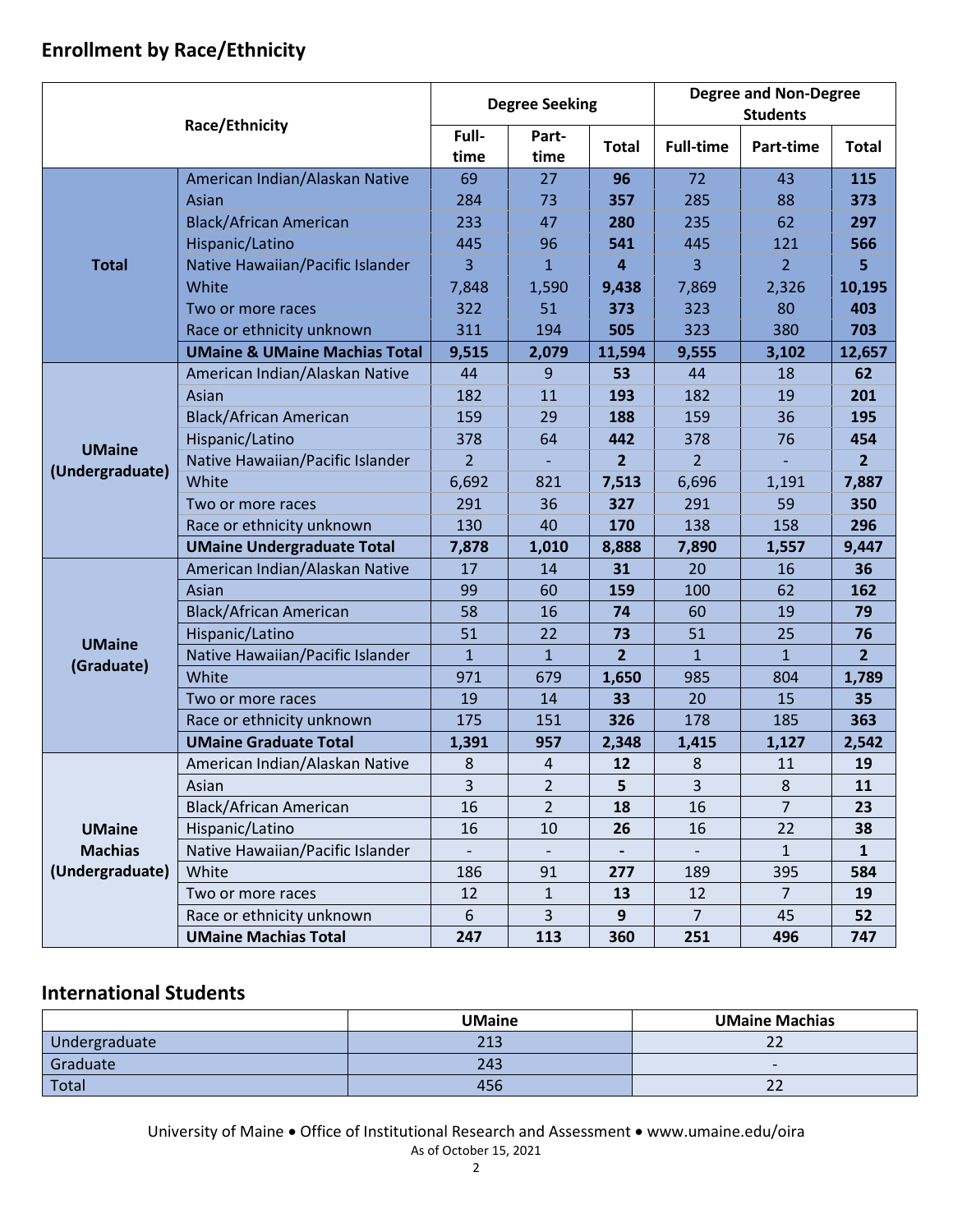# **Admissions Statistics by Student Type and Tuition Residency**

|                                             |                         |             | <b>Applications</b><br><b>Applications</b><br>(Total)<br>(Completed) |             | <b>Acceptances</b> |        | <b>Enrollment</b> |                |     |
|---------------------------------------------|-------------------------|-------------|----------------------------------------------------------------------|-------------|--------------------|--------|-------------------|----------------|-----|
|                                             |                         | $\mathbf n$ | %                                                                    | $\mathbf n$ | %                  | n.     | %                 | $\mathbf n$    | %   |
|                                             | <b>Maine Resident</b>   | 4,655       | 28%                                                                  | 4,457       | 30%                | 4,284  | 30%               | 1,301          | 56% |
| <b>Total First Year</b><br><b>Students</b>  | Non-resident            | 11,724      | 72%                                                                  | 10,508      | 70%                | 10,151 | 70%               | 1,016          | 44% |
|                                             | <b>First Year Total</b> | 16,379      |                                                                      |             | 14,965             |        | 14,435            | 2,317          |     |
|                                             | <b>Maine Resident</b>   | 4,349       | 28%                                                                  | 4,176       | 29%                | 4,004  | 29%               | 1,239          | 56% |
| <b>UMaine First</b><br><b>Year Students</b> | Non-resident            | 11,232      | 72%                                                                  | 10,168      | 71%                | 9,832  | 71%               | 986            | 44% |
|                                             | <b>First Year total</b> | 15,581      |                                                                      |             | 14,344             |        | 13,836            | 2,225          |     |
| <b>UMaine Machias</b>                       | <b>Maine Resident</b>   | 306         | 38%                                                                  | 281         | 45%                | 280    | 47%               | 62             | 67% |
| <b>First Year</b>                           | Non-resident            | 492         | 62%                                                                  | 340         | 55%                | 319    | 53%               | 30             | 33% |
| <b>Students</b>                             | <b>First Year total</b> | 798         |                                                                      |             | 621                |        | 599               | 92             |     |
| <b>Total Transfer</b>                       | <b>Maine Resident</b>   | 791         | 40%                                                                  | 629         | 47%                | 565    | 47%               | 282            | 61% |
| <b>Students</b>                             | Non-resident            | 1,177       | 60%                                                                  | 705         | 53%                | 639    | 53%               | 182            | 39% |
|                                             | <b>Transfer total</b>   | 1,968       |                                                                      | 1,334       |                    | 1,204  |                   | 464            |     |
| <b>UMaine Transfer</b>                      | <b>Maine Resident</b>   | 686         | 39%                                                                  | 552         | 45%                | 494    | 45%               | 254            | 59% |
| <b>Students</b>                             | Non-resident            | 1,079       | 61%                                                                  | 656         | 54%                | 603    | 55%               | 178            | 41% |
|                                             | <b>Transfer Total</b>   | 1,765       |                                                                      |             | 1,208              | 1,097  |                   | 432            |     |
| <b>UMaine Machias</b>                       | <b>Maine Resident</b>   | 105         | 52%                                                                  | 77          | 61%                | 71     | 66%               | 28             | 88% |
| <b>Transfer</b>                             | Non-resident            | 98          | 48%                                                                  | 49          | 39%                | 36     | 34%               | $\overline{4}$ | 12% |
| <b>Students</b>                             | <b>Transfer total</b>   | 203         |                                                                      |             | 126                |        | 107               | 32             |     |
|                                             | <b>Maine Resident</b>   | 629         | 36%                                                                  | 590         | 37%                | 523    | 47%               | 380            | 61% |
| Master's/CAS                                | Non-resident            | 1,111       | 64%                                                                  | 1,012       | 63%                | 593    | 53%               | 242            | 39% |
|                                             | Master's/CAS total      | 1,740       |                                                                      |             | 1,602              | 1,116  |                   | 622            |     |
|                                             | <b>Maine Resident</b>   | 74          | 12%                                                                  | 68          | 11%                | 31     | 21%               | 26             | 31% |
| <b>Doctorate</b>                            | Non-resident            | 562         | 88%                                                                  | 526         | 89%                | 116    | 79%               | 57             | 69% |
|                                             | <b>Doctorate total</b>  | 636         |                                                                      |             | 594                |        | 147               | 83             |     |

**States with Highest Representation Among Incoming First-Year Students (UMaine and UMaine Machias Combined)**

| <b>Incoming First Year Students</b> |       |     |  |  |
|-------------------------------------|-------|-----|--|--|
| <b>State</b>                        | n     | %   |  |  |
| Maine                               | 1,268 | 55% |  |  |
| Massachusetts                       | 421   | 18% |  |  |
| Connecticut                         | 128   | 6%  |  |  |
| <b>New Hampshire</b>                | 83    | 4%  |  |  |
| <b>New York</b>                     | 58    | 3%  |  |  |
| <b>New Jersey</b>                   | 50    | 2%  |  |  |
| Pennsylvania                        | 41    | 2%  |  |  |
| Rhode Island                        | 30    | 1%  |  |  |
| Vermont                             | 27    | 1%  |  |  |
| Maryland                            | 25    | 1%  |  |  |

The states in this table represent student home address, which may not agree with tuition residency.

#### **Incoming First-Year Student Average HS GPA**

|                 | <b>UMaine</b> | <b>UMaine</b><br><b>Machias</b> |
|-----------------|---------------|---------------------------------|
| High School GPA | 3.41          | 3.18                            |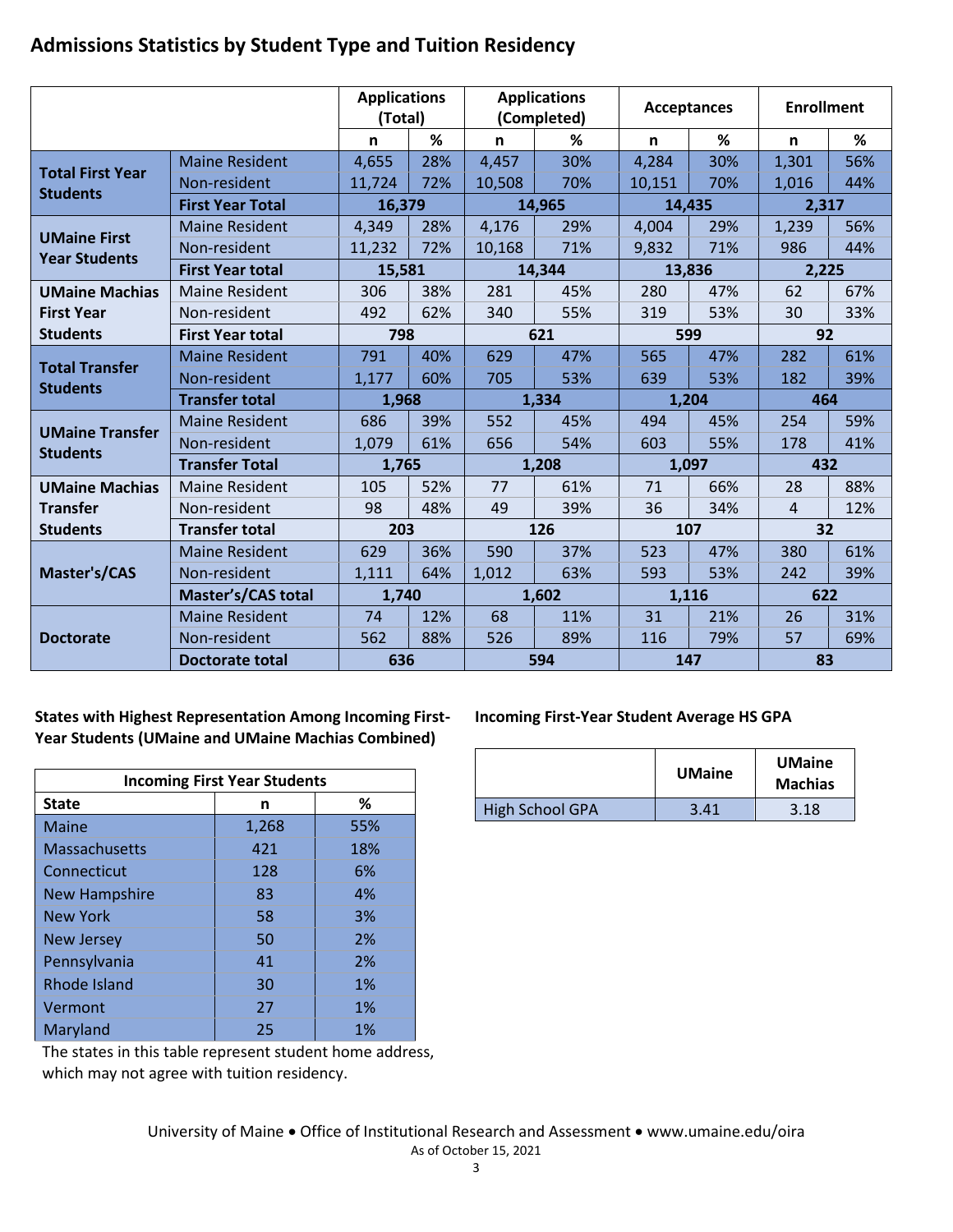# **On-campus Residency (Degree-seeking Students)**

|                                                         | <b>UMaine</b> | <b>UMaine Machias</b> |
|---------------------------------------------------------|---------------|-----------------------|
| New first-year students living in residence halls:      | 1.961         | 50                    |
| Total Undergraduate students living in residence halls: | 3,357         | 101                   |

### **Retention and Graduation Rates (First-time, full-time Bachelor degree-seeking students)**

#### **UMaine**

| Retention to the 2nd year (fall 2020 cohort): | 76% |
|-----------------------------------------------|-----|
| 4-year graduation rate (fall 2017 cohort):    | 41% |
| 5-year graduation rate (fall 2016 cohort):    | 54% |
| 6-year graduation rate (fall 2015 cohort):    | 59% |

#### **UMaine Machias**

**UMaine Machias**

| Retention to the 2nd year (fall 2020 cohort): | 58% |
|-----------------------------------------------|-----|
| 6-year graduation rate (fall 2015 cohort):    | 23% |

# **Degrees Conferred (Aug 2020, Dec 2020, & May 2021)**

| <b>UMaine</b>               |       | UMaine Machias      |     |  |
|-----------------------------|-------|---------------------|-----|--|
| Undergraduate degrees:      | 1,781 | Certificate:        | 24  |  |
| Graduate degrees (including | 592   | Associate degrees:  |     |  |
| certificates):              |       | Bachelor's degrees: |     |  |
| Total degrees:              | 2,373 | Total degrees:      | 111 |  |

Note: Students graduating with double majors but single degrees are counted once; students graduating with double degrees are counted twice.

### **2021-2022 Academic Year Tuition, Fees, and Room & Board Rates**

| <b>UMaine Rates</b>       | Undergraduate<br>(30 credits) | Graduate<br>(18 credits) |
|---------------------------|-------------------------------|--------------------------|
| Resident                  | \$11,640                      | \$9,738                  |
| <b>NEBHE</b>              | \$19,800                      | \$16,560                 |
| Nonresident               | \$33,240                      | \$29,214                 |
| Nonresident (online only) | \$14,550                      | \$10,620                 |
| <b>Mandatory fees</b>     | \$346                         | \$276                    |
| Room & board (on-campus)  | \$11,574                      | \$11,712                 |

| <b>UMaine</b>            | Undergraduate |  |  |
|--------------------------|---------------|--|--|
| <b>Machias Rates</b>     | (30 credits)  |  |  |
| Maine Resident/Canadian  | \$8,460       |  |  |
| <b>NEBHE</b>             | \$14,400      |  |  |
| Nonresident              | \$16,200      |  |  |
| Mandatory fees           | \$450         |  |  |
| Room & board (on-campus) | \$9,963       |  |  |

Note: Room rate assumes double occupancy for undergraduates and single occupancy for graduate students.